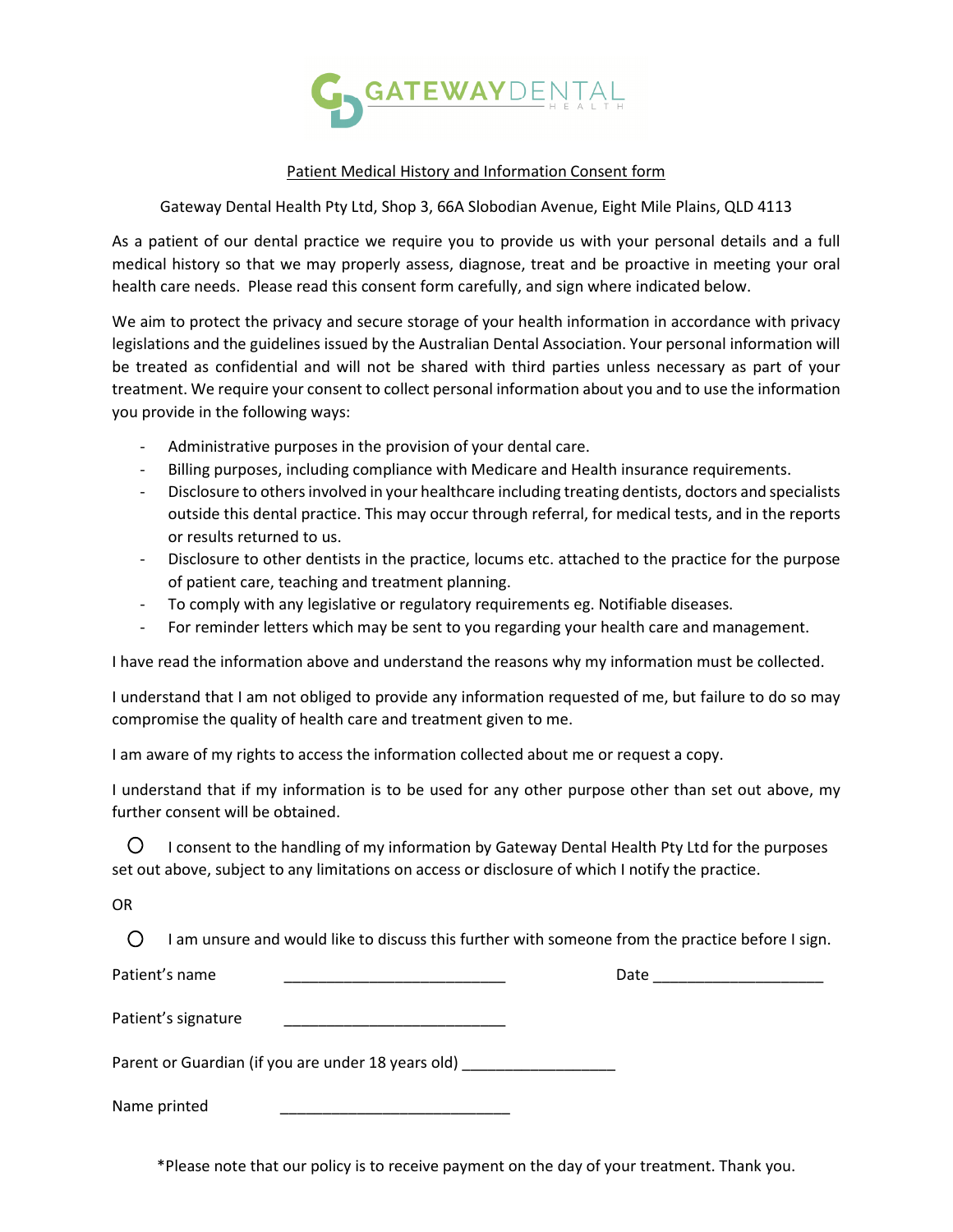

Thank you for choosing Gateway Dental Health. We are here to provide you with the very best dental care possible in a safe and relaxing environment. Please help us achieve this by completing the following medical and dental history form as accurately as possible.

| Preferred name: ___________________Title (please circle): Mr / Mrs / Ms / Miss / Dr                                 |                                                                              |  |  |  |  |                                                                    |  |  |
|---------------------------------------------------------------------------------------------------------------------|------------------------------------------------------------------------------|--|--|--|--|--------------------------------------------------------------------|--|--|
|                                                                                                                     |                                                                              |  |  |  |  |                                                                    |  |  |
| Suburb: _________________                                                                                           | Postcode: _ _ _ _ _ _ _ _ _ _ _ _ _ _ _ _                                    |  |  |  |  |                                                                    |  |  |
|                                                                                                                     | Ph no (Home): __________ Ph no (Work):__________ Mobile: ___________________ |  |  |  |  |                                                                    |  |  |
|                                                                                                                     | Email: ____________________ Preferred method of contact: Call / SMS / Email  |  |  |  |  |                                                                    |  |  |
| Date of Birth: ________________                                                                                     |                                                                              |  |  |  |  | Occupation: __________________________                             |  |  |
| Are you interested in whitening your teeth? Y / N Would you like to join our email list? Y / N                      |                                                                              |  |  |  |  |                                                                    |  |  |
| How did you hear about us? $\bigcirc$ Word of mouth $\bigcirc$ Google search $\bigcirc$ Facebook $\bigcirc$ Signage |                                                                              |  |  |  |  |                                                                    |  |  |
| (Tick all that apply) $O$ Google reviews $O$ Google ads $O$ Live locally $O$ Flyer                                  |                                                                              |  |  |  |  |                                                                    |  |  |
| How would you rate your smile? (10 being the best) 1 2 3 4 5 6 7 8 9 10                                             |                                                                              |  |  |  |  |                                                                    |  |  |
| <b>Emergency Contact</b>                                                                                            |                                                                              |  |  |  |  |                                                                    |  |  |
|                                                                                                                     |                                                                              |  |  |  |  |                                                                    |  |  |
| Alternate contact phone number: __________________                                                                  |                                                                              |  |  |  |  |                                                                    |  |  |
| <b>Billing Information</b>                                                                                          |                                                                              |  |  |  |  |                                                                    |  |  |
| Do you belong to a health fund? $O$ Yes $O$ No                                                                      |                                                                              |  |  |  |  |                                                                    |  |  |
| Which fund? _______________                                                                                         |                                                                              |  |  |  |  |                                                                    |  |  |
| Membership number: ____________________                                                                             |                                                                              |  |  |  |  | Reference number (your # on card): $\frac{1}{2}$ = $\frac{1}{2}$ = |  |  |
| Who would you like bills made out to? $\circ$ Myself                                                                |                                                                              |  |  |  |  | O other: ______________________                                    |  |  |
|                                                                                                                     |                                                                              |  |  |  |  |                                                                    |  |  |

I have confidential medical information that I do not wish to write down, I would prefer to speak to the dentist privately about this. Please tick if this applies to you:  $\bigcirc$